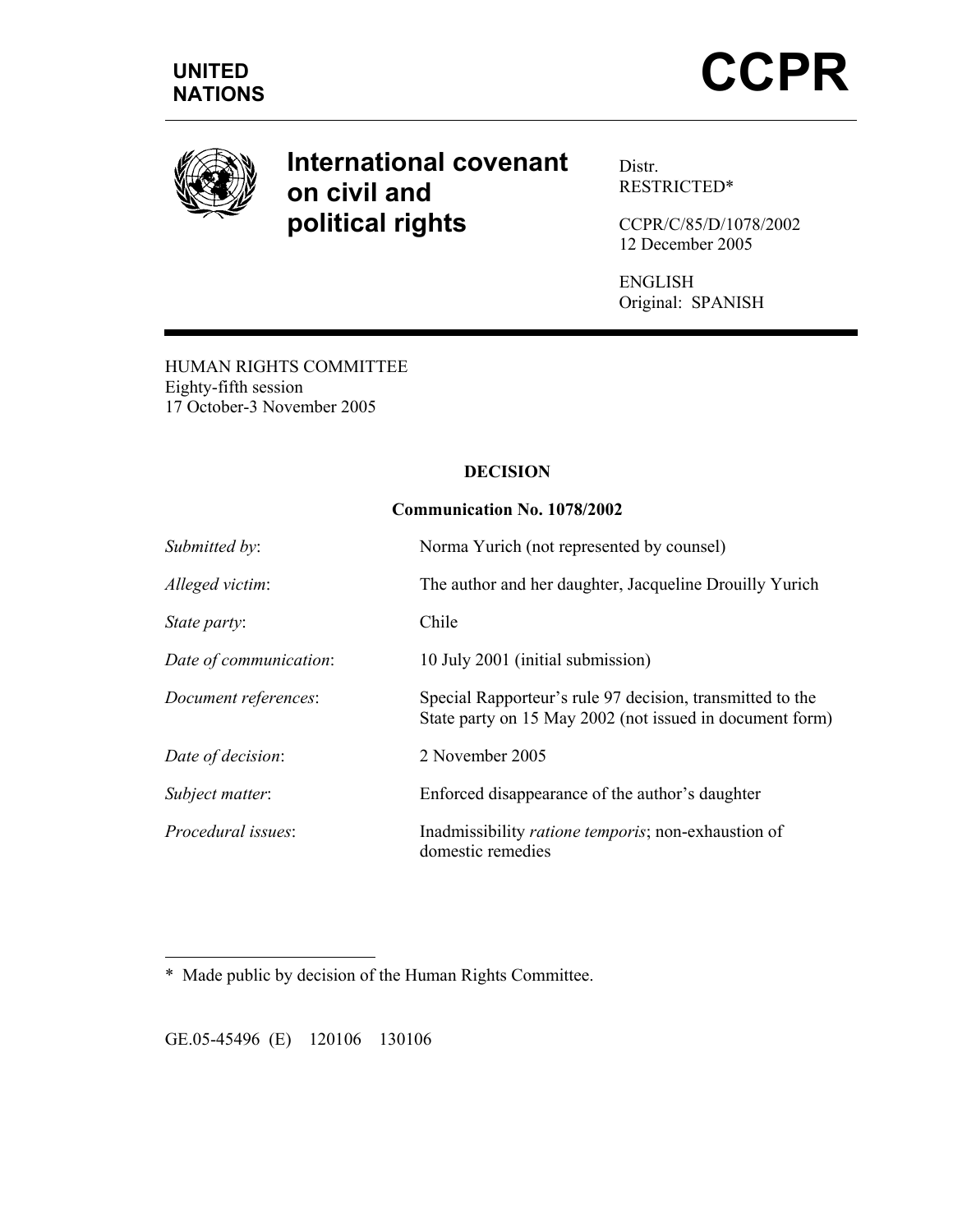| Substantive issues:                                                         | In respect of the author, violation of the right to physical<br>safety and family life; in respect of her daughter, violation<br>inter alia of the right to life and denial of justice                             |
|-----------------------------------------------------------------------------|--------------------------------------------------------------------------------------------------------------------------------------------------------------------------------------------------------------------|
| Articles of the Covenant:                                                   | Articles 5; 6, paragraphs 1 and 3; 7; 9, paragraphs 1 to 4; 10,<br>paragraphs 1 and 2; 12, paragraph 4; 13; 14, paragraphs 1<br>to 3 and 5; 16; 17, paragraphs 1 and 2; 18, paragraph 1;<br>and 26 of the Covenant |
| <i>Articles of the Optional Protocol:</i> Articles 1 and 5, paragraph 2 (b) |                                                                                                                                                                                                                    |

## **[ANNEX]**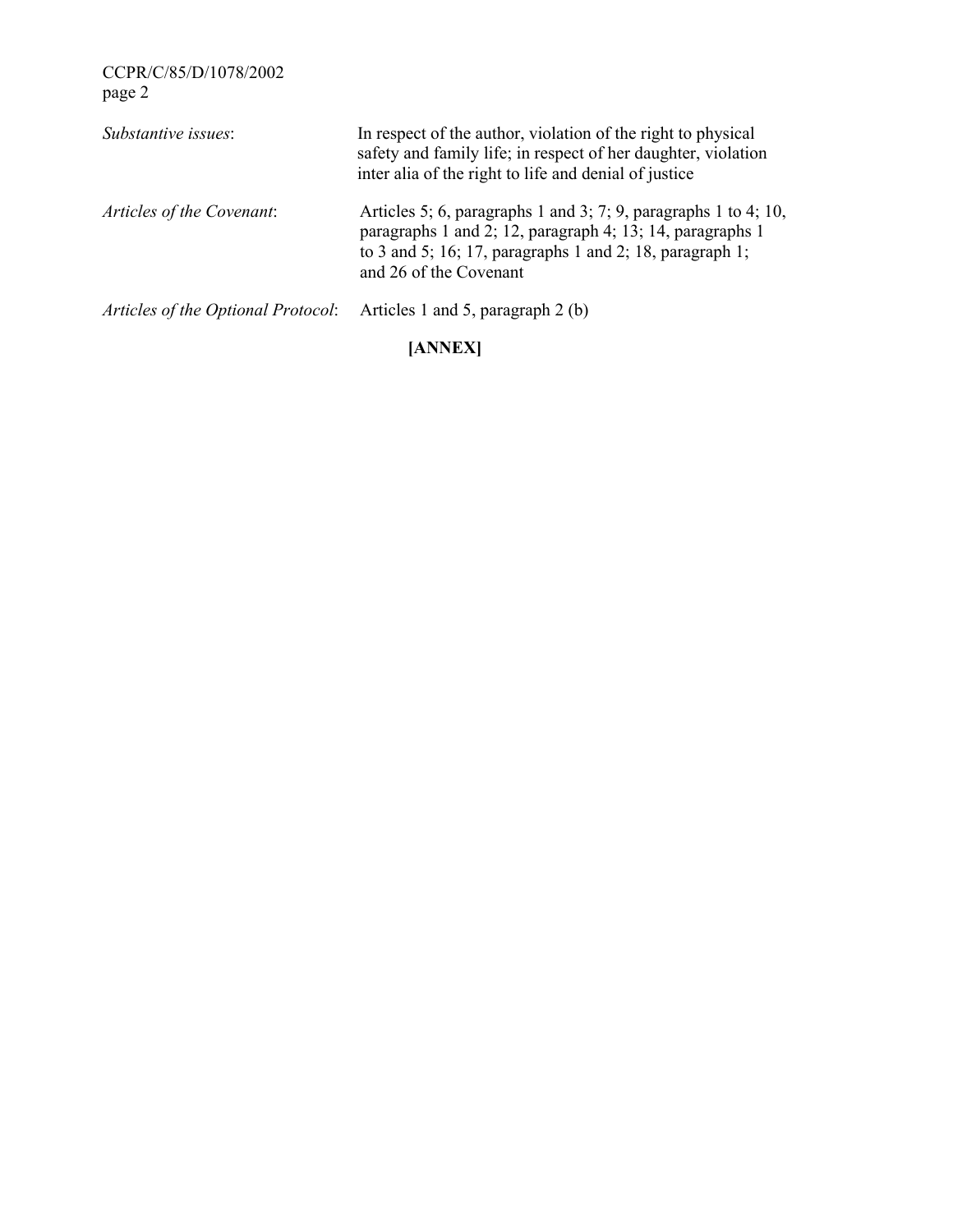#### **Annex**

## **DECISION OF THE HUMAN RIGHTS COMMITTEE UNDER THE OPTIONAL PROTOCOL TO THE INTERNATIONAL COVENANT ON CIVIL AND POLITICAL RIGHTS**

#### **Eighty-fifth session**

#### **concerning**

#### **Communication No. 1078/2002**\*

| Submitted by:          | Norma Yurich (not represented by counsel)               |
|------------------------|---------------------------------------------------------|
| Alleged victim:        | The author and her daughter, Jacqueline Drouilly Yurich |
| <i>State party:</i>    | Chile                                                   |
| Date of communication: | 10 July 2001 (initial submission)                       |

*The Human Rights Committee*, established under article 28 of the International Covenant on Civil and Political Rights,

*Meeting* on 2 November 2005,

*Adopts the following*:

#### **Decision on admissibility**

1.1 The author of the communication is Ms. Norma Yurich, a Chilean national, who submits it on her own behalf and that of her missing daughter, Jacqueline Drouilly Yurich, a student, born in 1949. She alleges violations by Chile of articles 5; 6, paragraphs 1 and 3; 7; 9, paragraphs 1 to 4; 10, paragraphs 1 and 2; 12, paragraph 4; 13; 14, paragraphs 1 to 3 and 5; 16; 17, paragraphs 1 and 2; 18, paragraph 1; and 26 of the Covenant. The author is not represented by counsel.

Mr. Alfredo Castillero Hoyos, Ms. Christine Chanet, Mr. Maurice Glèlè Ahanhanzo,

- Mr. Edwin Johnson, Mr. Walter Kälin, Mr. Ahmed Tawfik Khalil, Mr. Rajsoomer Lallah,
- Mr. Michael O'Flaherty, Ms. Elisabeth Palm, Mr. Rafael Rivas Posada, Sir Nigel Rodley,
- Mr. Ivan Shearer, Mr. Hipólito Solari-Yrigoyen, Ms. Ruth Wedgwood and

 $\overline{a}$ 

<sup>\*</sup> The following members of the Committee participated in the examination of the present communication: Mr. Nisuke Ando, Mr. Prafullachandra Natwarlal Bhagwati,

Mr. Roman Wieruszewski.

The text of an individual opinion of Committee members, Ms. Christine Chanet, Mr. Rajsoomer Lallah, Mr. Michael O'Flaherty, Ms. Elizabeth Palm and Mr. Hipólito Solari-Yrigoyen is appended to the present document.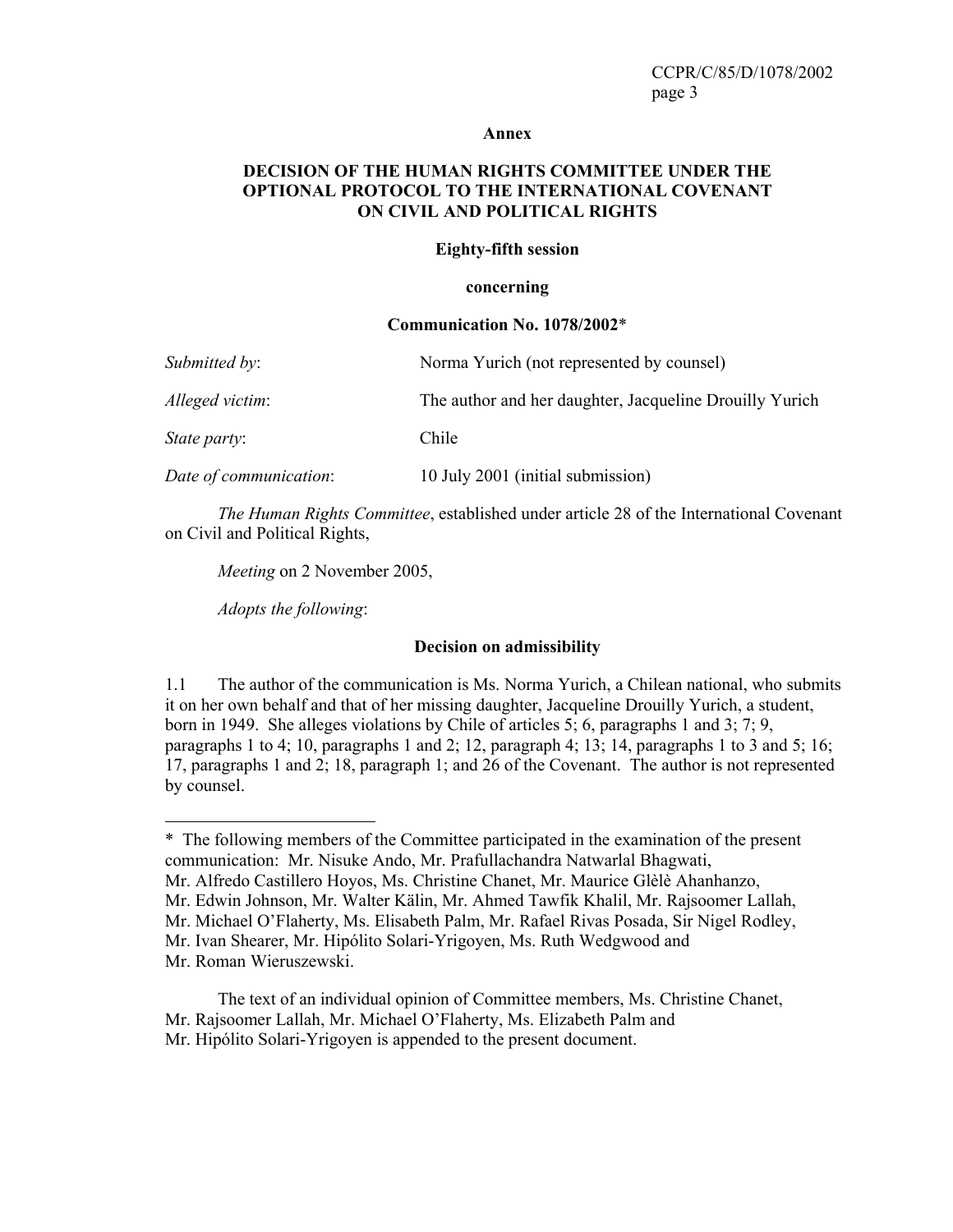1.2 The International Covenant on Civil and Political Rights entered into force for the State party on 23 March 1976, and the Optional Protocol on 28 August 1992.

## **The facts of the case**

2.1 According to the author, on 30 October 1974 eight individuals, armed and dressed in plain clothes, who identified themselves verbally as agents of the National Intelligence Directorate (DINA), came to the house of the sister of Marcelo Salinas, the husband of Jacqueline Drouilly, in Santiago, and asked her where Salinas lived. The agents then went to Marcelo Salinas' home and, on discovering that he was not there, arrested Jacqueline Drouilly, who was pregnant at the time. She has been missing since then. Jacqueline Drouilly and her husband, who was himself arrested the following day, were members of the Movimiento de Izquierda Revolucionaria (MIR).

2.2 Two days later the same individuals went back to the house together with Marcelo Salinas, who was handcuffed, and took away various items belonging to the couple. A few days later, two men in plain clothes who identified themselves as military intelligence officers, came to the house and took away clothing, supposedly for the couple.

2.3 The author annexes copies of the testimony of two individuals who state that they were detained in late October and early November 1974 in a DINA detention centre in the calle José Domingo Cañas, in the municipality of Ñuñoa, Santiago. They also state that Jacqueline Drouilly and her husband were being held there and being subjected to torture, and that they were all transferred on or around 10 November 1974 to the Cuatro Alamos detention centre.

2.4 The author also provides a statement made on 16 August 1999 by a person who had been arrested in November 1974 by DINA agents, and who claims to have spent a period of detention in the Cuatro Alamos detention centre (Vicuña Mackenna and Departamental sector) in Santiago. During that period, between November and December 1974, this person shared a cell with Jacqueline Drouilly and testifies to having seen the author and her husband being taken out of their cells by DINA agents one night in late December 1974; the person never saw them again. Other witnesses stated that they saw Jacqueline Drouilly after 20 November 1974 in the detention centre known as the Villa Grimaldi, after which she was said to have returned to Cuatro Alamos.

2.5 On 11 November 1974 the author filed an application for *amparo* with the Santiago Appeal Court (case No. 1390). On 29 November 1974 the Court declared the case out of order and referred it to the 11th Criminal Court for investigation.

2.6 On 9 December 1974, proceedings for presumed misadventure were brought in the 11th Criminal Court, Santiago (case No. 796-2), but the investigations failed to establish Jacqueline Drouilly's whereabouts. On 31 January 1975 the case was dismissed. That decision was upheld on appeal by the Santiago Appeal Court.

2.7 On 26 February 1975 the author filed a further application for *amparo* with the Santiago Appeal Court (case No. 294). By memorandum of 17 March 1975 the Ministry of the Interior informed the Court that that person was not being held on Ministry orders. The same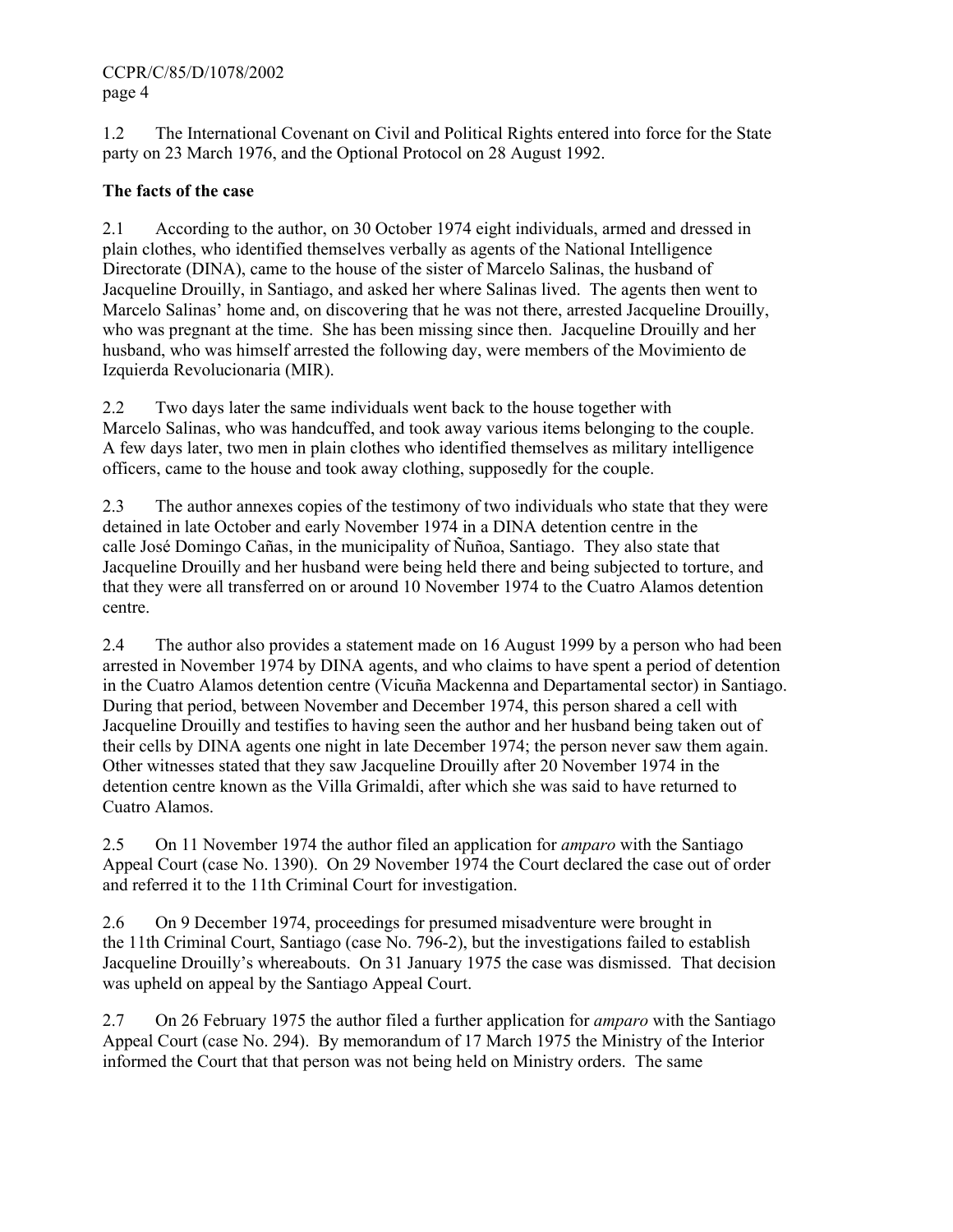information was provided once more in June 1975. On 13 June 1975 the Court rejected the application and referred the case to the relevant criminal court for investigation. On 19 June 1975 presumed misadventure proceedings were brought in the 11th Criminal Court, Santiago (case No. 2681). After some months the case was dismissed. On 16 July 1975, while the above proceedings were ongoing, the author brought a complaint for the abduction of Jacqueline Drouilly and Marcelo Salinas before the same court. This complaint was initially registered as No. 2994 but was later joined to the presumed misadventure case as No. 2681-4. The case was dismissed on 31 March 1976, since no offence could be shown to have been committed. On appeal, on 18 June 1976, the Appeal Court upheld the dismissal. On 3 October 1975 the author again filed an application for *amparo* with the Appeal Court (case No. 1263), citing the fact that Jacqueline Drouilly had been pregnant at the time of her arrest. The application was declared out of order on 20 October 1975 and this decision was upheld on appeal by the Supreme Court on 27 October 1975.

2.8 Jacqueline Drouilly was among those named in a complaint for mass abduction filed on 28 May 1975 with the Santiago Appeal Court in respect of 163 disappeared persons and containing a request for an inspecting magistrate to be appointed to take charge of the investigations. The request was rejected. It was resubmitted in July and August 1975, this time to the Supreme Court, but was again rejected.

2.9 The author also states that a criminal complaint was filed with the Santiago Appeal Court on 29 March 2001, for the disappearance of more than 500 members of MIR, including Jacqueline Drouilly. The author alleges unreasonably lengthy proceedings.

## **The complaint**

3.1 The author alleges that her daughter was a victim of violations of articles 5; 6, paragraphs 1 and 3; 7; 9, paragraphs 1 to 4; 10, paragraphs 1 and 2; 12, paragraph 4; 13; 14, paragraphs 1 to 3 and 5; 16; 17, paragraphs 1 and 2; 18, paragraph 1; and 26 of the Covenant.

3.2 In her own case, she states that the search for her daughter, missing for so many years, has affected her physical and mental health, and that as a result she suffers from depressions and cardiac problems which have necessitated the insertion of a pacemaker. Her family situation has also been affected, her husband and her other two children having been obliged to leave the country out of fear. The author states that this amounts to constant torture (art. 7).

3.3 As to the investigation into her daughter's disappearance, the author alleges a denial of justice. Moreover, the continuing applicability of Decree-Law No. 2191 on Amnesty, of 1978, has prevented those responsible from being brought to trial.

## **State party's submissions on admissibility and on the merits; author's comments**

4.1 In its comments of 25 May 2004, the State party maintains that, although the author has submitted the communication on her own and her daughter's behalf, the allegations upon which it is based relate to violations of Covenant rights only in respect of the daughter. Consequently, the State party takes the view that the communication has in fact been submitted on behalf of Jacqueline Drouilly. The information collected over a period of years by State bodies, human rights organizations and the courts shows that she was last seen alive in or around January or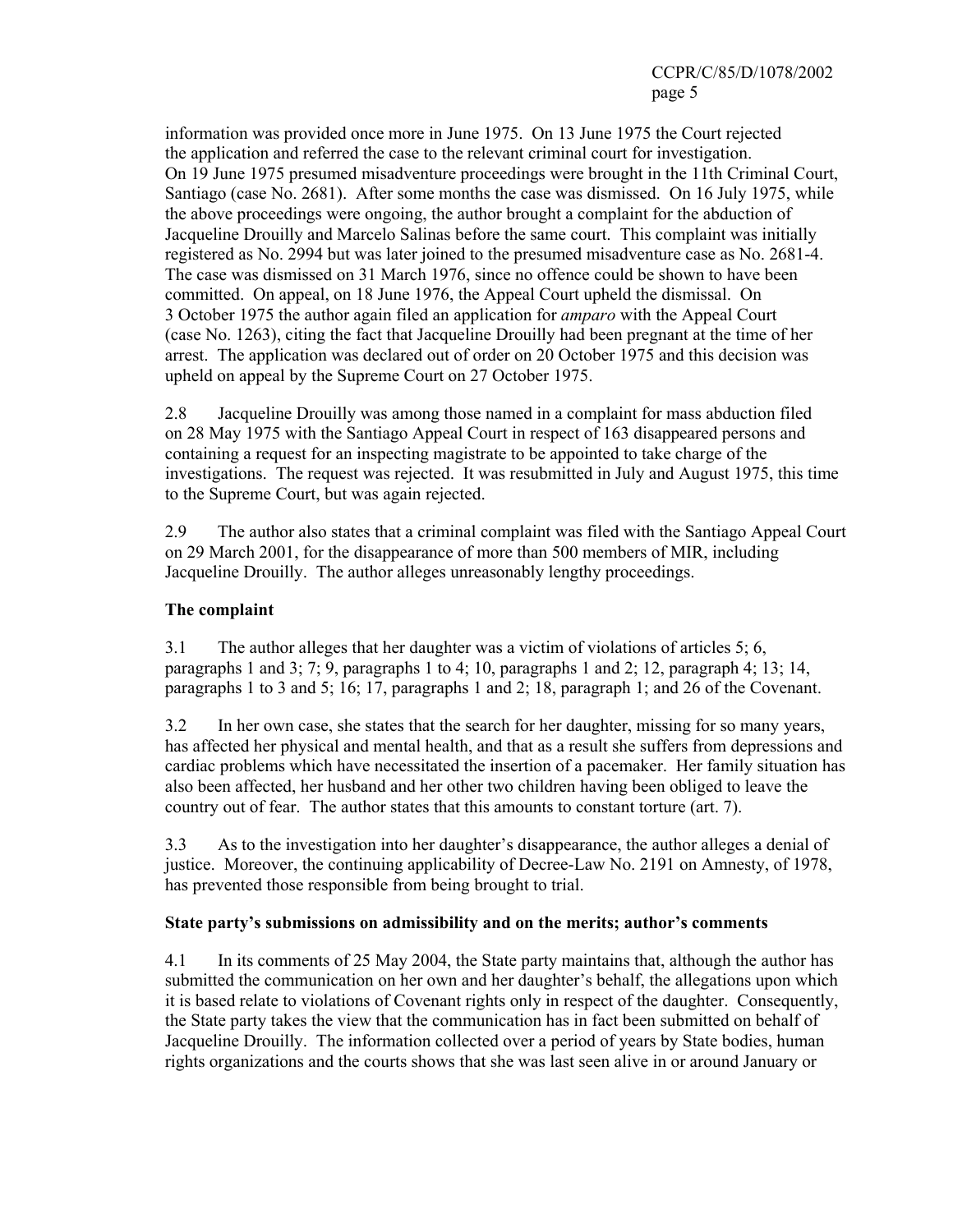March 1975, when being held incommunicado in the Cuatro Alamos compound, for which the now defunct DINA was responsible. Consequently, the communication submitted by the author should be declared inadmissible *ratione temporis*, since the events on which it is based occurred or commenced prior to the entry into force for Chile of the Optional Protocol.

4.2 Upon ratification of the Protocol, Chile made the following declaration: "In recognizing the competence of the Human Rights Committee to receive and consider communications from individuals, it is the understanding of the Government of Chile that this competence applies in respect of acts occurring after the entry into force for that State of the Optional Protocol or, in any event, to acts which began after 11 March 1990." This declaration applies notwithstanding the argument that the denial of justice continues to be perpetrated by court rulings handed down after 11 March 1990, since the events giving rise to the communication commenced on 30 October 1974 and therefore took place prior to 23 March 1976, the date of the international entry into force of the Covenant.

4.3 As to the complaint brought by the author on her own behalf, this is of a general nature. The author fails to demonstrate how her rights under the Covenant have been violated by the State or to show that available domestic remedies have been exhausted.

4.4 The State party recalls the Committee's decisions on communications Nos. 717/1996 (Acuña Inostroza), 718/1996 (Vargas), 740/1997 (Barzana Yutronic) and 746/1997 (Menanteau and Vásquez), in respect of Chile, which it found inadmissible for those reasons.

4.5 As to the merits, the State party argues that there has been no violation of the Covenant. On 17 July 1996, the National Reparation and Reconciliation Board asked for the investigation to be reopened but this inquiry, too, was closed in December 1997. At the time of submission of the State party's comments, the trial of three former DINA agents was ongoing in the Santiago Appeal Court in respect of a criminal complaint filed by the father of Jacqueline Drouilly for aggravated abduction. Also ongoing in the same Court were proceedings in respect of a criminal complaint filed by the College of Social Work for the abduction of several of its members, including Jacqueline Drouilly.

4.6 The National Truth and Reconciliation Commission found that Jacqueline Drouilly and her husband Marcelo Salinas were victims of serious human rights violations by agents of the State. The State party explains the policies of Chile's democratic governments on human rights violations, including enforced disappearances, committed under the previous regime. It states, inter alia, that the Ministry of the Interior's Human Rights Programme is cooperating in investigations into some 300 cases of human rights violations, including the disappearance of Jacqueline Drouilly.

4.7 The Decree-Law on Amnesty, of 1978, extinguishes the criminal responsibility of perpetrators and of accessories to or after the fact, in respect of offences committed in Chile during the state of siege in force between 11 September 1973 and 10 March 1978. For many years the Supreme Court used to confirm lower court judgements dismissing cases under this Decree-Law, applying case law which held that the court was not in a position to investigate the facts and identify those responsible for the offence. A substantive shift could be seen in judicial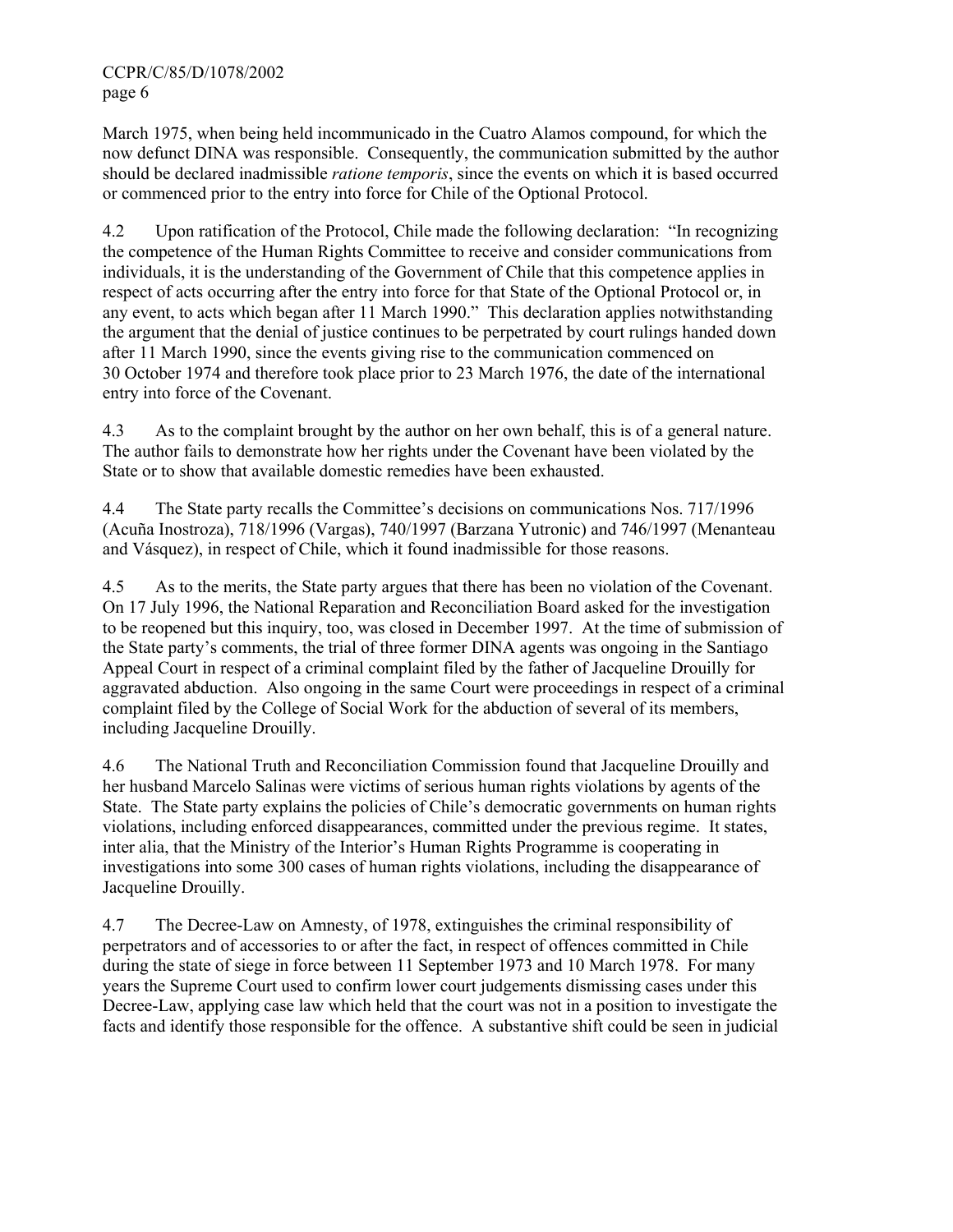practice beginning in 1998, since when the Supreme Court, applying article 413 of the Code of Criminal Procedure, has repeatedly ruled that a case can be dismissed only on completion of the investigation to establish whether a crime has been committed and identify the perpetrator.

4.8 In the case of detainees who disappeared or were executed and whose remains were not recovered, the Supreme Court has accepted the opinion that such persons should be deemed to have been abducted within the meaning of article 141 of the Criminal Code. Since case law holds that abduction is an ongoing offence or an offence with ongoing effect, i.e., one that continues over time until the victim is found alive or dead, any application or decision on amnesty is deemed untimely unless one of those conditions is met. Until the date of the person's release or death is established, it cannot be established in law up to what precise date they were deprived of their liberty. If such deprivation of liberty continues beyond the period covered by the Decree-Law, i.e., 11 September 1973 to 10 March 1978, amnesty cannot be granted in the case in question.

4.9 On this basis, the Supreme Court has revoked the dismissal rulings applying the Decree-Law on Amnesty, resumed investigations into human rights violations and brought those involved to trial. Moreover, the Supreme Court has ruled that a final sentence dismissing a case of illegal detention cannot be exempted as *res judicata*.

4.10 In parallel, the Ministry of the Interior's Human Rights Programme has taken the position that, in applying the Decree-Law, it should be interpreted in such a way that it will cease to present an insurmountable obstacle to attempts to establish the truth and identify criminal responsibility for the offences under investigation. The Programme's position is that amnesty is not applicable to crimes which are not open to amnesty in international humanitarian law, such as crimes against humanity, war crimes and enforced disappearance.

5. In her comments of 22 September 2004, the author points out that she named her daughter's abductor in her statements to the National Truth and Reconciliation Commission but no proceedings were brought under President Aylwin's Government. Not until President Lagos took office were cases of human rights violations reopened. The offence committed against her daughter is an ongoing crime, not subject to amnesty or the statute of limitations. Under the rules as currently applied, the trial court needs the very people responsible to state the presumed exact date of the victim's death, whereupon the abduction becomes homicide, a crime prescriptible after 15 years. This amounts to giving the court itself the right to decide the presumed date of death, despite the absence of a body. The author is critical of this state of affairs, which in her view favours the perpetrators and does not ensure justice for the victims.

## **Issues and proceedings before the Committee**

6.1 Before considering any claim contained in a communication, the Human Rights Committee must, in accordance with rule 93 of its rules of procedure, decide whether or not the communication is admissible under the Optional Protocol to the Covenant.

6.2 The author claims that her daughter's detention in October 1974 and her subsequent disappearance violate several provisions of the Covenant. The State party argues that the communication should be declared inadmissible *ratione temporis*, since the events upon which it is based occurred or commenced prior to the entry into force for Chile of the Optional Protocol.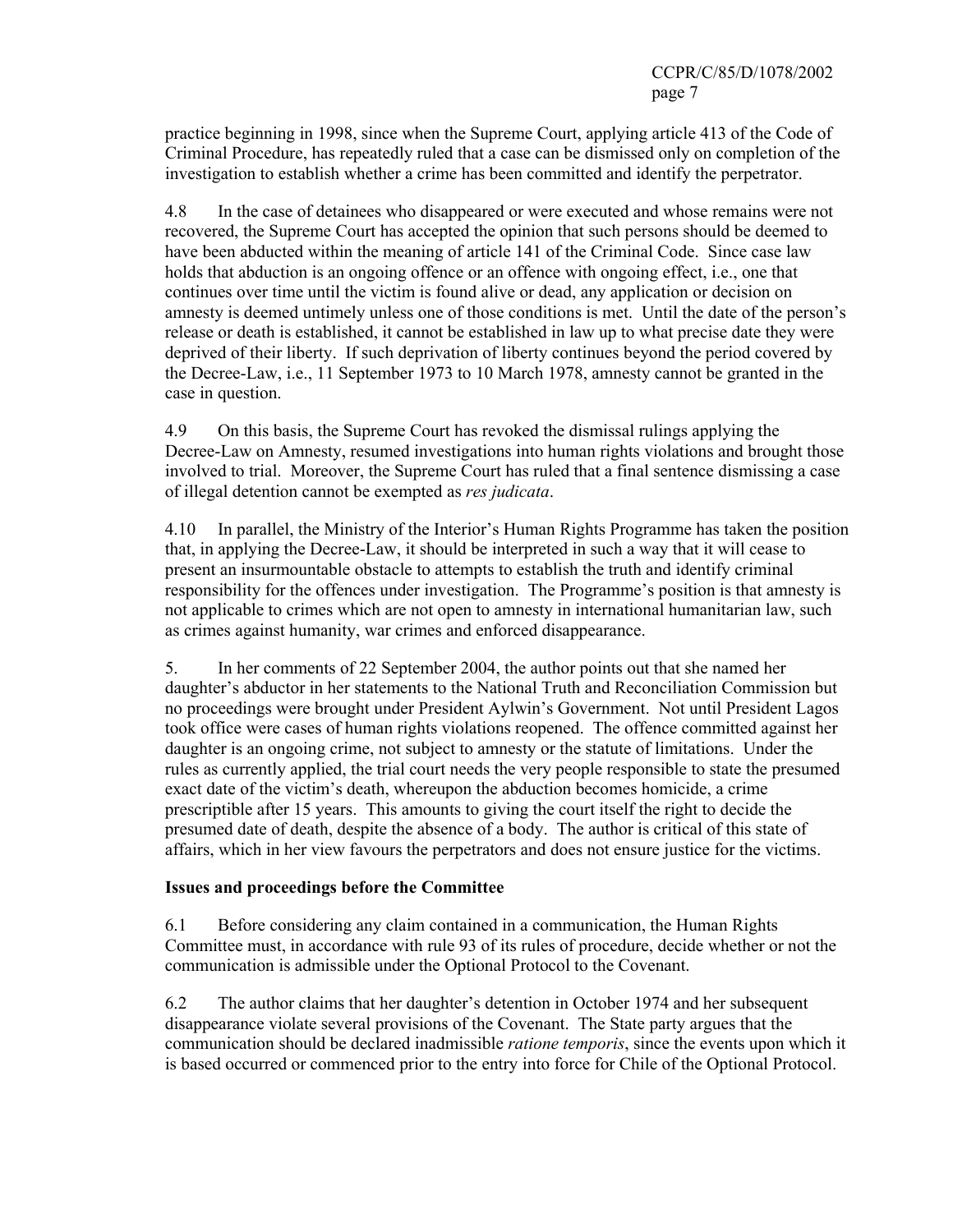The State party also recalls that upon ratifying the Optional Protocol it made a declaration to the effect that the Committee's competence applied only in respect of acts occurring after the entry into force for Chile of the Optional Protocol or, in any event, acts which began after 11 March 1990.

6.3 The Committee notes that the facts complained of by the author in connection with her daughter's disappearance occurred prior to the entry into force not only of the Optional Protocol but also of the Covenant. The Committee recalls the definition of enforced disappearance contained in article 7, paragraph 2 (i), of the Rome Statute of the International Criminal Court: *"Enforced disappearance of persons" means the arrest, detention or abduction of persons by, or with the authorization, support or acquiescence of, a State or a political organization, followed by a refusal to acknowledge that deprivation of freedom or to give information on the fate or whereabouts of those persons, with the intention of removing them from the protection of the law for a prolonged period of time.* In the present case, the original acts of arrest, detention or abduction, as well as the refusal to give information about the deprivation of freedom - both key elements of the offence or violation - occurred before the entry into force of the Covenant for the State party.

6.4 Furthermore, upon the submission of the communication, the State party, far from refusing to acknowledge the detention, admitted and assumed responsibility for it. In addition, the author makes no reference to any action of the State party after 28 August 1992 (the date on which the Optional Protocol entered into force for the State party) that would constitute a confirmation of the enforced disappearance. Accordingly, the Committee considers that even if the Chilean courts, like the Committee, regard enforced disappearance as a continuing offence, the State party's declaration *ratione temporis* is also relevant in the present case. In the light of the foregoing, the Committee finds that the communication is inadmissible *ratione temporis* under article 1 of the Optional Protocol. The Committee does not deem it necessary, therefore, to address the question of the exhaustion of domestic remedies.

6.5 The author argues that the search for her missing daughter has had an adverse effect on her physical and mental health and her family life, which amounts to a violation of her rights under the Covenant, notably article 7. The State party considers these claims to be of a general nature and that domestic remedies have not been exhausted in this regard. The Committee notes that the author has not demonstrated that she has availed herself of such remedies. The Committee therefore finds this part of the communication inadmissible under article 5, paragraph 2 (b), of the Optional Protocol.

7. Consequently, the Human Rights Committee decides:

 (a) That the communication is inadmissible under articles 1 and 5, paragraph 2 (b), of the Optional Protocol;

 (b) That this decision shall be communicated to the State party and to the author of the communication.

[Done in English, French and Spanish, the Spanish text being the original version. Subsequently to be issued also in Arabic, Chinese and Russian as part of the Committee's annual report to the General Assembly.]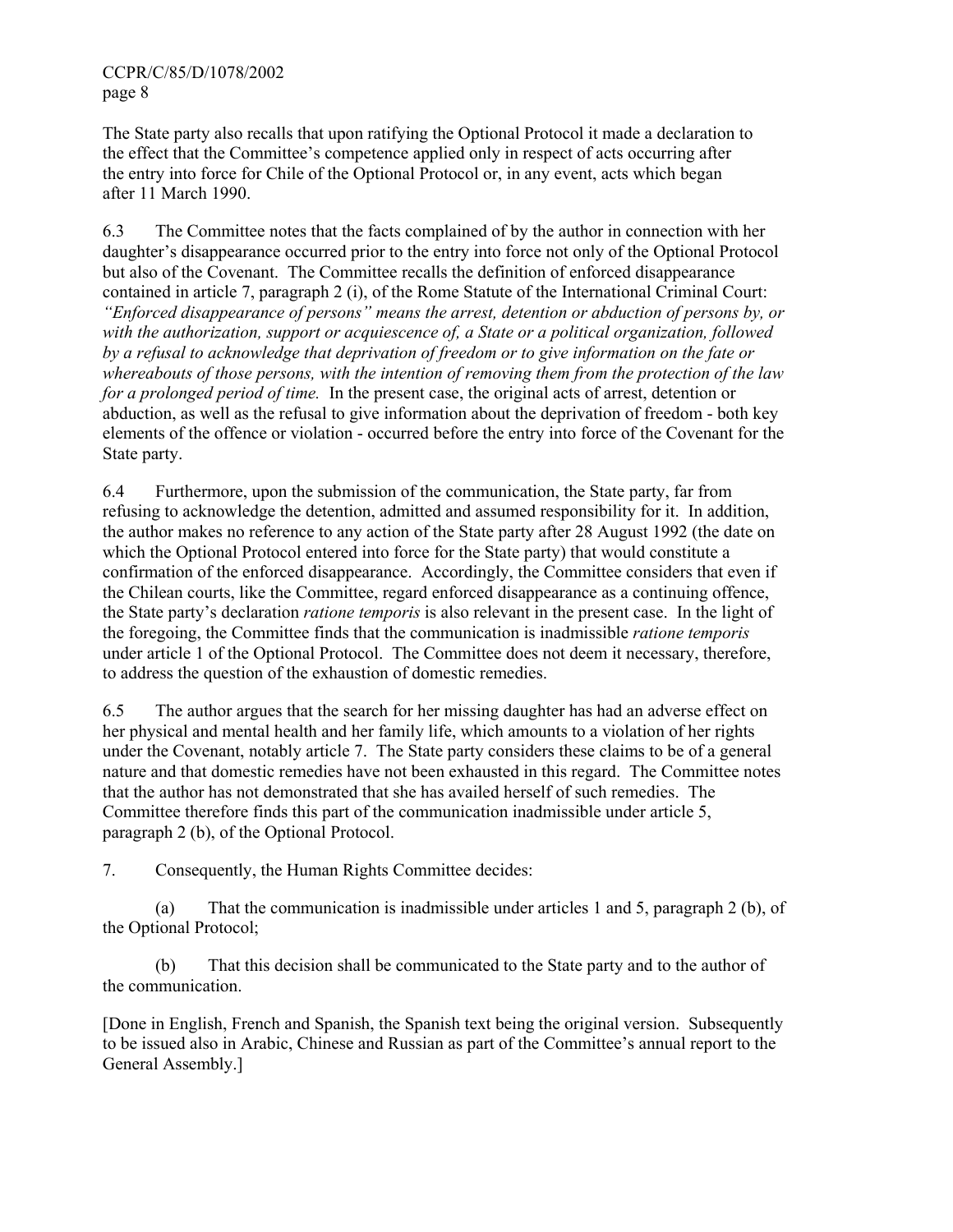#### **Appendix**

## **INDIVIDUAL, DISSENTING, OPINION OF COMMITTEE MEMBERS MS. CHRISTINE CHANET, MR. RAJSOOMER LALLAH, MR. MICHAEL O'FLAHERTY, MS. ELISABETH PALM AND MR. HIPÓLITO SOLARI-YRIGOYEN**

 In order to shed new light on the question of enforced disappearances, the Human Rights Committee bases itself (para. 6.3) on the definition given in the Rome Statute of the International Criminal Court, a definition that differs from the one contained in the draft international convention for the protection of all persons from enforced disappearances.

 According to the Committee, this definition includes two fundamental elements of the violation: the initial act of arrest, detention or abduction, and a refusal to acknowledge that deprivation of freedom.

 By endorsing these criteria, which pertain to another international treaty, the Committee overlooks the fact that it must apply the Covenant, the whole Covenant and nothing but the Covenant.

 Article 9, paragraph 1, of the Covenant provides that "everyone has the right to liberty and security of person. No one shall be subjected to arbitrary arrest or detention. No one shall be deprived of his liberty except on such grounds and in accordance with such procedure as are established by law". Furthermore, article 16 of the Covenant stipulates that "everyone shall have the right to recognition everywhere as a person before the law".

 In the present case, the acts of arrest, detention or abduction were committed without the State, which does not contest them, being in a position, consistent with article 16, to determine the actual situation of the disappeared person.

 Disappearance, as the Committee itself indicates in paragraph 6.4 of its decision, constitutes a continuing violation. The continuing nature of this violation precludes the application of the exception *ratione temporis* and of the reservation of Chile, insofar as the latter cannot exclude the competence of the Committee with regard to ongoing violations.

 The solution adopted by the Committee entails discharging the State of its responsibility for the sole reason that the State does not deny the criminal acts, as demonstrated by the fact that it has taken no action to "confirm" the enforced disappearance. This analysis could be applied to acts that fall within the scope of the Rome Statute, but it cannot prevail in the framework of articles 9 and 16 of the Covenant, since the issue involves continuing violations of those two provisions.